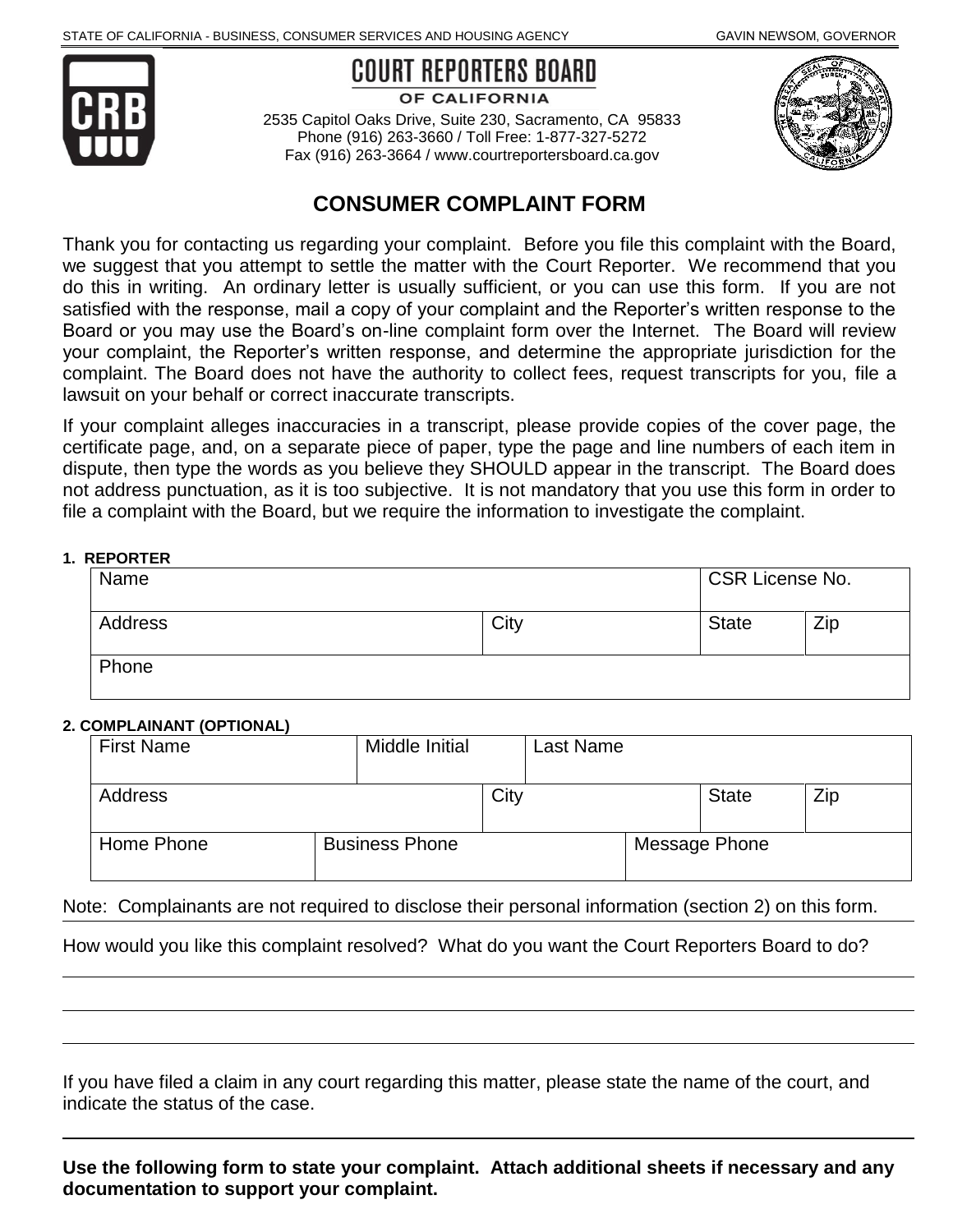## **YOUR COMPLAINT**

Please describe the events, which led to your complaint. Specify pertinent dates, monies paid, balances owed, amounts claimed by third parties, etc. Use additional paper if necessary. Please attach any documents, which will help describe the problem and substantiate your side of the dispute.

**The filing of this complaint does not prohibit you from filing a civil action.** 

**I hereby certify that I have read the information contained in the complaint, and that all of the information I have given herein is true, correct, and complete to the best of my knowledge, information, and belief. If called upon, I will assist in the investigation or prosecution of the school or other involved parties and, if necessary, will attend hearings and testify to facts related to this complaint.** 

**I hereby authorize the Board to provide a copy of my complaint and any supporting documents to any public agency, that has any authority or jurisdiction over the matter specified in this complaint.** 

**YOUR SIGNATURE DATE** 

**Please complete all applicable sections of this form.**